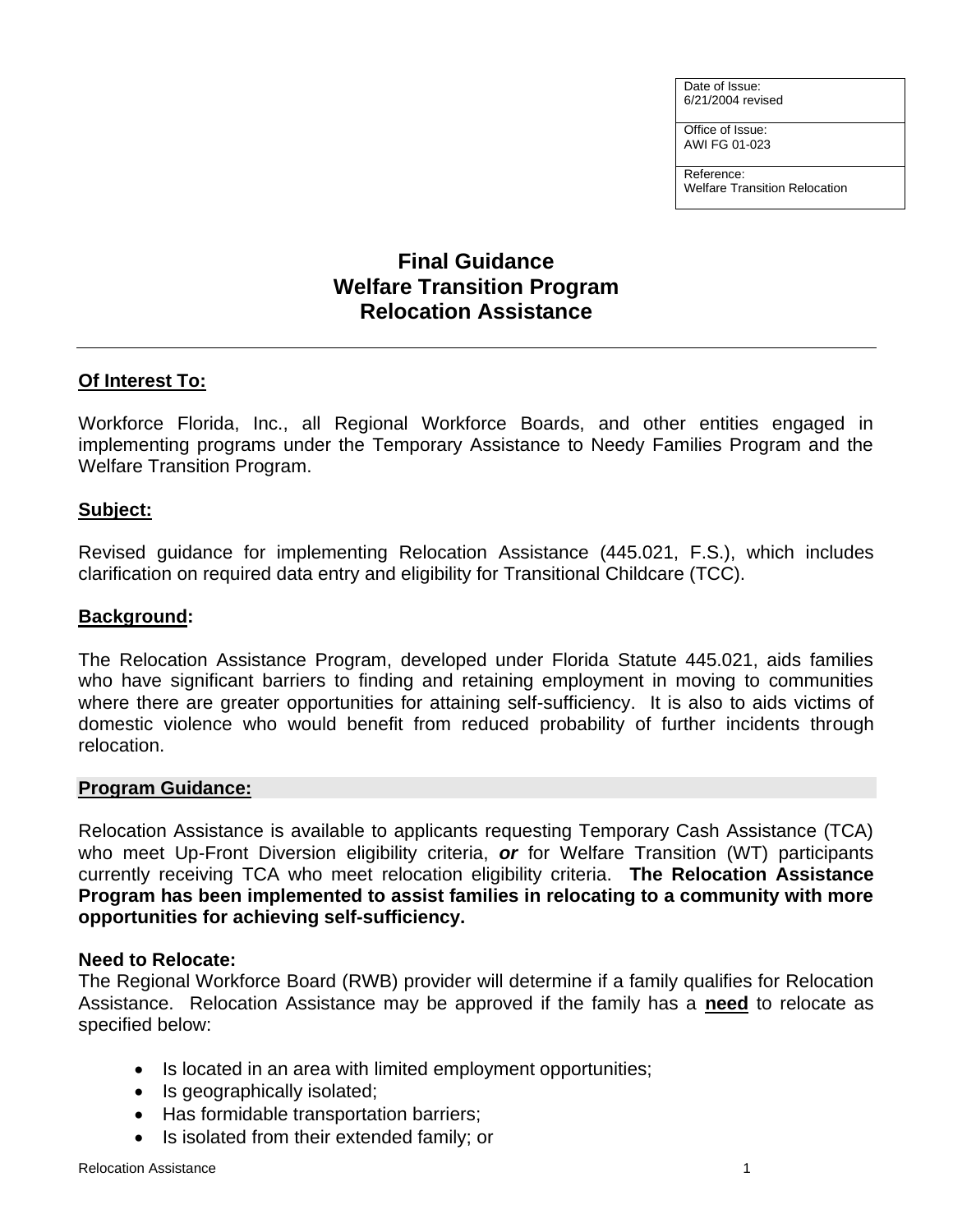• Has experienced incidences of domestic violence that interfere with the participant's ability to maintain self-sufficiency.

# **Contributing Factors to Achieving Self-Sufficiency:**

The RWB provider must determine there is a basis for believing that the relocation to a new community will contribute to the family's ability to achieve self-sufficiency. The RWB should determine the relocation appropriate for the family by ensuring one ore more contributing factors are applicable. Based on F.S. 445.021, examples of **contributing factors** are:

- The Relocation Assistance applicant will not likely achieve economic self-sufficiency in the current community of residence;
- The Relocation Assistance applicant has secured a job in the community (s)he wants to relocate to which will provide increased wages or improved benefits;
- The Relocation Assistance applicant has a family support network that will contribute to job retention in another community;
- The Relocation Assistance applicant is a victim of domestic violence who will experience reduced incidents of further violence due to relocation; and/or
- The Relocation Assistance applicant can obtain education or training directly related to the individual's employment or career advancement.

## **Relocation Assistance Program Eligibility**

The individual must be a recipient of TCA or an applicant for TCA and meet all eligibility criteria for Up-Front Diversion. The family must demonstrate a **need for relocation** and demonstrate a **contributing factor to achieving self-sufficiency** as a result of the relocation**.** If the Relocation Assistance applicant does not qualify for or receive TCA due to exhausting his or her time limits, the applicant is not eligible to receive Relocation Assistance using Temporary Assistance for Needy Families (TANF) funds under 445.021 (F.S).

#### **Relocation Assistance Program Process**

The RWB provider is responsible for the completion of the following five steps in cooperation with the Department of Children and Families (DCF) and the individual requesting Relocation Assistance.

- 1. Determine if the family is receiving TCA, or the TCA applicant meets TCA eligibility. The RWB provider is responsible for determining eligibility for Relocation Assistance. **If the family has met their TCA lifetime limit and is not approved for a hardship extension, they cannot receive Relocation Assistance under 445.021 (F.S.).**
- 2. Determine if there is sufficient information to ensure the Relocation Assistance will assist the individual in attaining self-sufficiency. The RWB provider is responsible for determining if the individual is a potential candidate and Relocation Assistance will lead to more opportunities for self-sufficiency. The individual (with the exception of TCA applicants/recipients relocating due to domestic violence) must be able to relocate to an independent living space without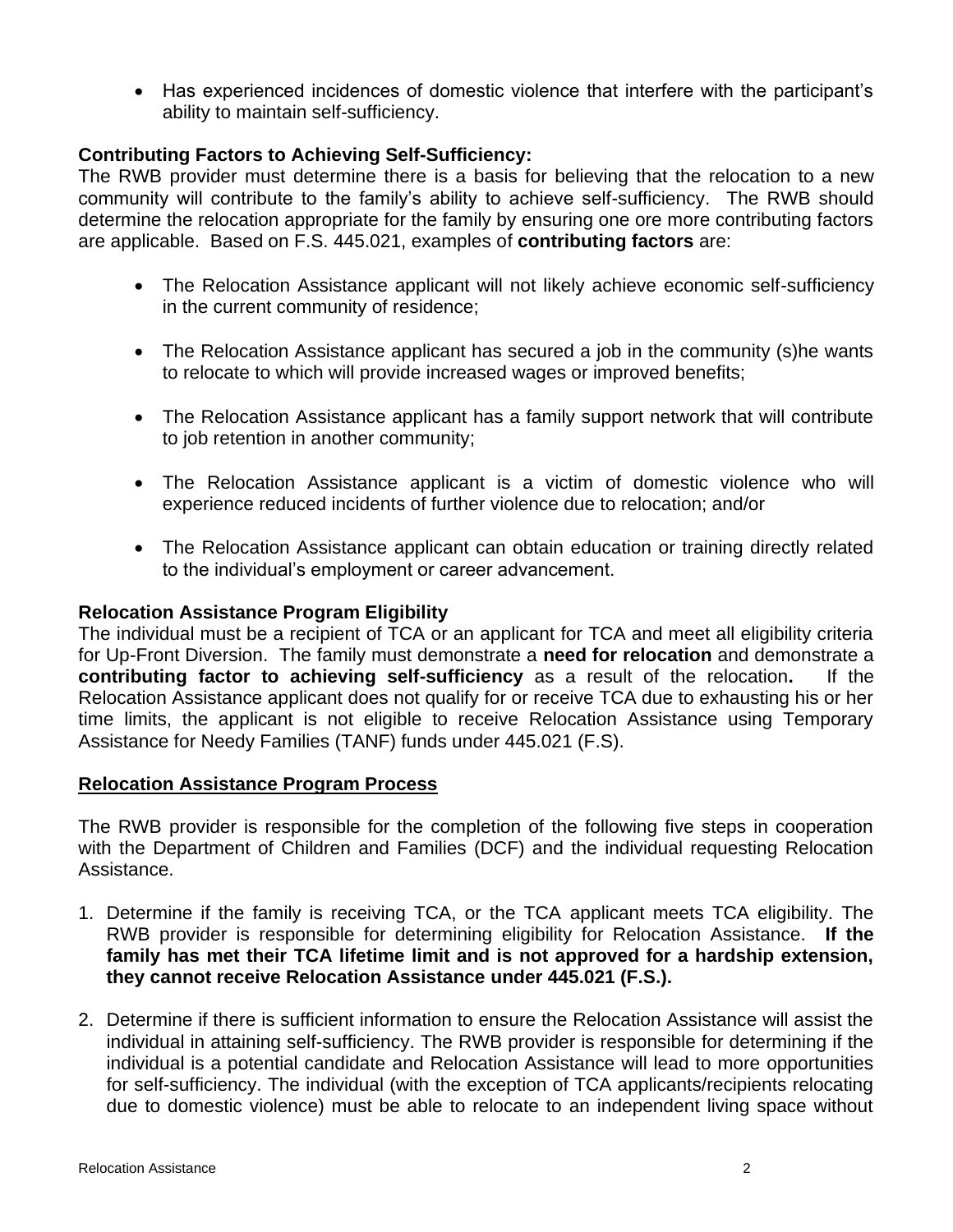relying on TCA. Therefore, the individual should be able to verify the means of obtaining a personal residence and sustaining residence in the community (s)he is relocating to.

- 3. The RWB provider must establish a written relocation plan in conjunction with the Relocation Assistance applicant. The relocation plan should include:
	- A relocation budget using the AWI WTP-0002, Relocation Budget Worksheet. The budget should include estimates for relocation expenses and employment related costs. The RWB provider should verify the information on the budget worksheet and implement procedures to prevent abuse/misuse of the Relocation Assistance payment.
	- Documentation from the individual to ensure relocation funds will be expended properly and the relocation will take place. Vouchers and purchase orders should be used to pay for relocation services when possible. The definition of documentation shall be determined locally.
	- Assurance the relocation will be successful without relying on TCA (i.e. a budget to pay on-going expenses). Individuals, except persons who relocate due to domestic violence, who receive Relocation Assistance using TANF formula funds (i.e. DCF administered funds) are not eligible to apply for TCA for six months unless an emergency arises. If a qualified emergency arises and TCA is approved, the Relocation Assistance recipient must repay the Relocation Assistance amount. Therefore, individuals who are requesting Relocation Assistance, except those who are relocating due to domestic violence, should be prepared to meet future expenses without relying on recurring TCA once the relocation has been approved.
- 4. The RWB provider must develop a relocation plan with individuals relocating due to domestic violence. The plan should include provisions to protect the victim(s) and their family, as well as identify programs in the new community that may assist the family. Individuals who relocate due to domestic violence are not subject to re-application restrictions. The family should be provided with contact information for the DCF office where the family is relocating, as well as how to apply for TCA benefits. The RWB provider must ensure the provisions made in the relocation plan will not place the victim(s) in danger.
- 5. The RWB provider must verify (and document on the AWI WTP-2279, Relocation Assistance Program Checklist) the community (in or out of the State of Florida) receiving a relocated family has the capacity to provide needed services and employment opportunities. Although the RWB provider may assign responsibility to the Relocation Assistance applicant to research and provide information regarding the receiving community, the RWB provider is responsible for verifying the information's accuracy. Enter the contact person's name, title, phone number, and address on the form. Give the individual a copy of the form so (s)he has a contact name and phone number in the new community,as well as information regarding community support services, transitional services, the RWB One-Stop Career Centers and the DCF office in the area the family is relocating to.
- 6. The RWB must monitor the family's relocation 90 days after the Relocation Assistance is provided. The family must relocate within 90 days of the receipt of Relocation Assistance. Monitoring the family's relocation requires at a minimum that a survey be sent to the relocated family or the RWB provider can telephone the relocated family and complete the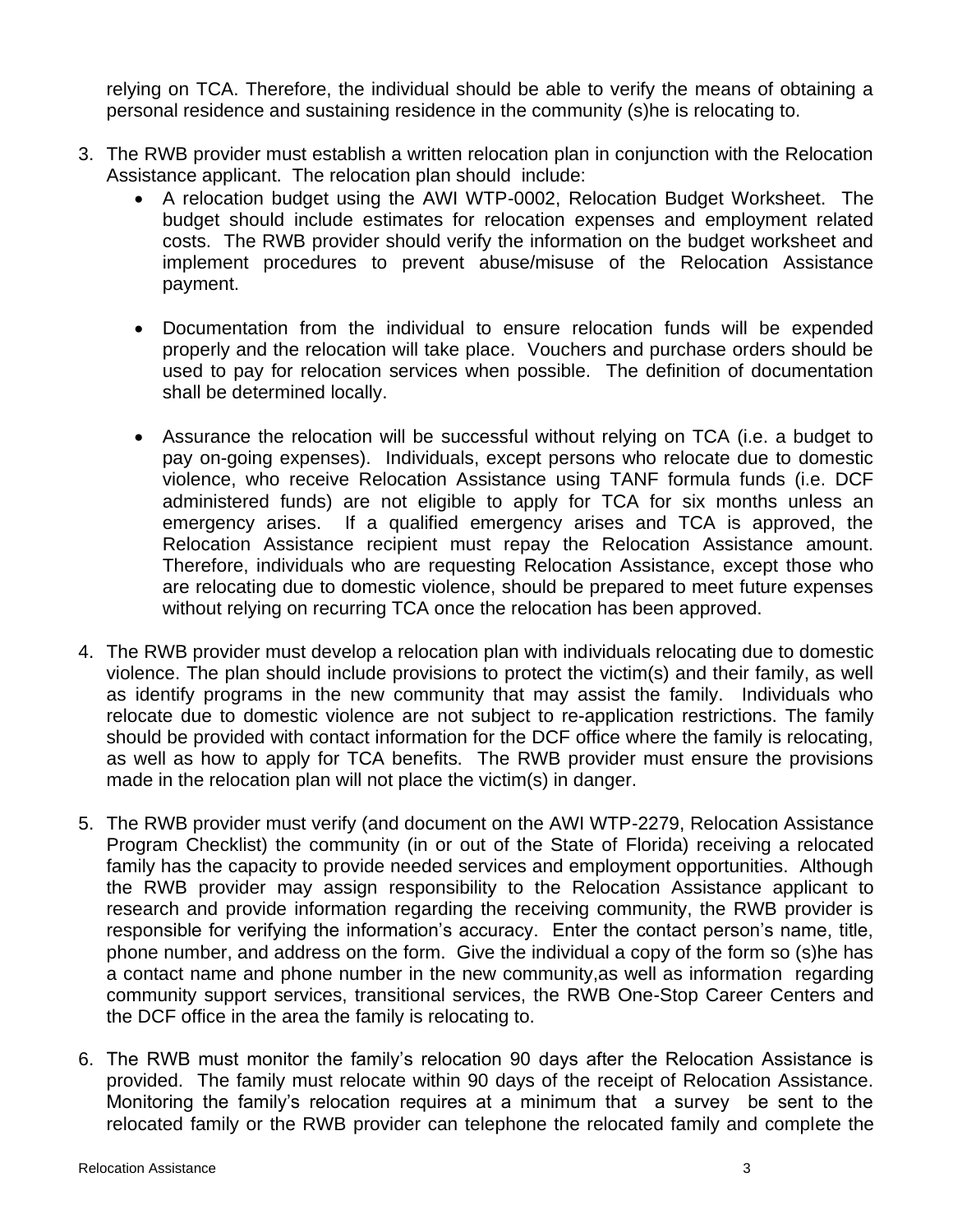survey by phone. The RWB may use the attached sample survey or develop their own. The survey is used to verify the family has relocated and assess the success of the relocation, including the adequacy of services being provided in the new area. This survey should be conducted within three months of the move or sooner at the discretion of the RWB. If there is no response from the participant within a reasonable period of time, the RWB Provider is to telephone the contact name provided by the participant on form AWI 0002, page two to get additional information.

### **Relocation Assistance**

Relocation Assistance can be provided in several ways.

- $\triangleright$  A Relocation Assistance payment is applied to the family's EBT card by DCF. The DCF provides the amount requested on the Relocation Assistance Program Checklist, AWI WTP-2279.
- ➢ Vouchers, purchase orders or other forms of payment can be made directly to vendors assisting in the relocation process (movers, moving truck company, gas cards for transportation, etc.) or vendors being utilized to make the relocation possible/successful (utilities, rent, uniforms for new employment, etc). These amounts are provided through local RWB TANF funds. The amounts are listed on the AWI WTP-2279 as well.

For individuals who are receiving TCA, the Relocation Assistance payment (provided through the DCF expended TANF dollars and applied to the EBT card) only counts toward TCA time limits in the month in which it is received. The Relocation Assistance payment amount is based on the items/expenses listed on the Relocation Budget Worksheet and on the projected temporary employment expenditures.

#### **Procedures**

Application procedures depend on whether the individual is an applicant (not receiving TCA but needs some assistance to maintain self-sufficiency) or is a WT participant (TCA recipient).

#### **A. Relocation as a Diversion: TCA Applicant Procedures**

The TCA applicant must complete the Request for Assistance (RFA) and must be determined potentially eligible for TCA.

- 1. The applicant will be required to initiate the WT Work Registration process during the application process, which includes being engaged in a work activity. For the purposes of Relocation Assistance, if the applicant has not secured employment, the applicant should be engaged in the process of securing employment in the area (s)he may wish to relocate to.
- 2. The applicant should complete the diversion process through the RWB provider. Applications for Relocation Assistance will be scheduled on a "fast track" similar to Up-Front Diversion. Complete the Up-front Diversion Pre-Screening Form, AWI WTP-2073A, to determine if the family has a situation that can be resolved by Relocation Assistance as a diversion instead of on-going TCA. Complete the AWI 0005, Eligibility Form for TANF Funded Services, to ensure the family meets TANF eligibility requirements. Screen the applicant for potential TCA eligibility by completing the Diversion Service Worksheet, AWI WTP 2073B.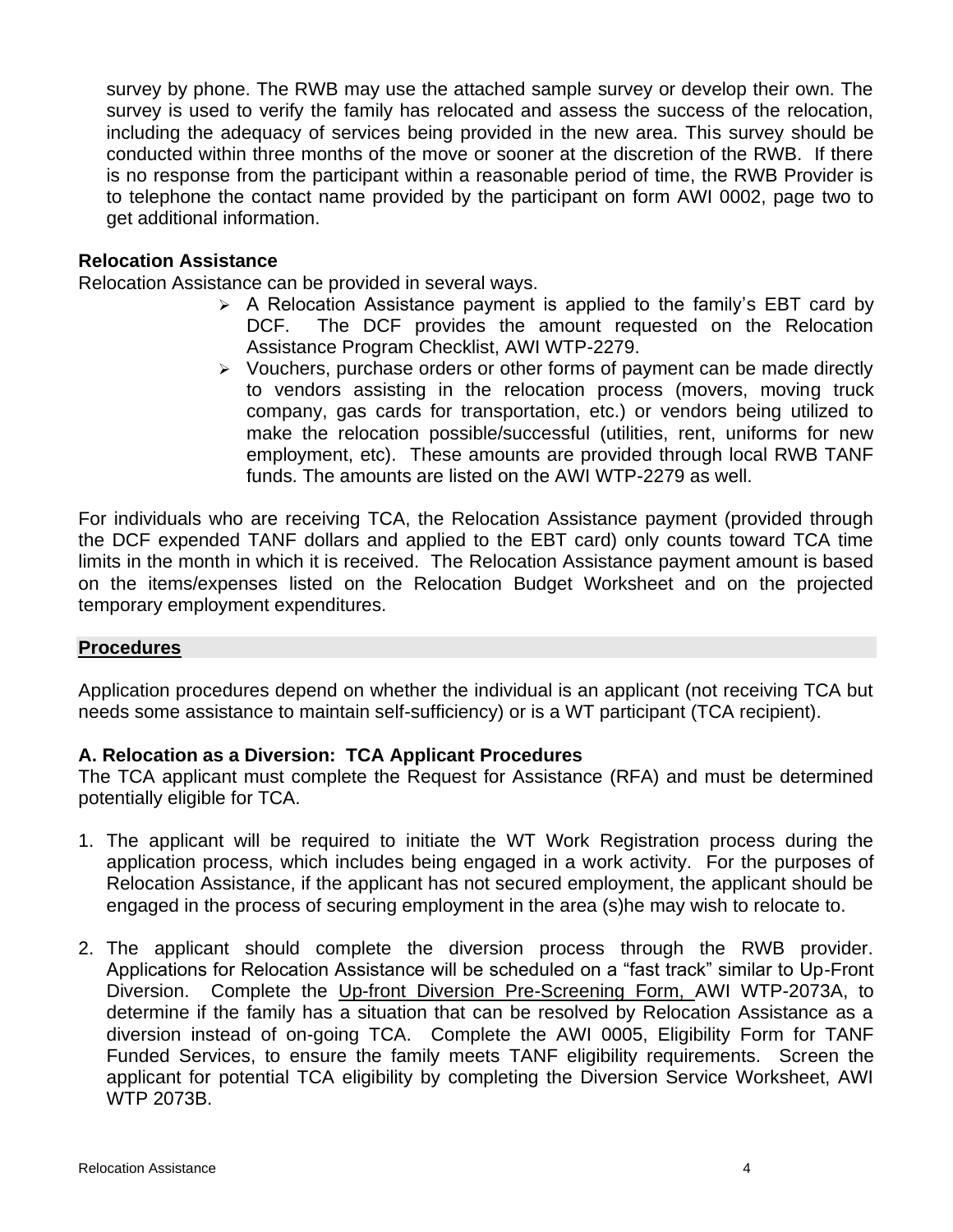- The RWB provider should approve or deny the Relocation Assistance within fourteen calendar days from the date of the RFA.
- **If the applicant has not completed the process or has not demonstrated a need for relocation and ability to sustain residence in the community of relocation by the fourteenth day**:
	- **A.** The relocation assistance (Section B, AWI WTP-2279) should be denied and forwarded to DCF;
	- **B.** The application for TCA will be processed by the DCF ESS; and
	- **C.** The applicant must complete the WT Work Registration Process, and the WT Overview and Work Activity Referral CF-ES 2096 should be forwarded to DCF once the WT Work Registration process is complete.
- 3. The applicant should begin the Relocation Assistance planning process.
	- The applicant should begin the budgeting process and complete the Relocation Budget Worksheet, AWI WTP-0002 as soon as possible. If the applicant indicates (s)he is interested in relocation during the work registration process, (s)he may begin to complete the required Relocation Assistance paperwork.
	- If the applicant has not secured employment in the community (s)he would like to relocate to, the applicant should continue the job search process to secure employment.
	- The relocation applicant should begin to secure a living space in the area (s)he is moving to. An applicant who is relocating due to domestic violence may not be able to secure independent housing. The applicant may provide information for temporary residence in a protective shelter or with a family member. Relocation applicants who are not moving due to domestic violence must secure independent housing.
	- The applicant should begin to locate support service agencies (transportation assistance, childcare assistance) in the area (s)he is requesting to relocate to.
	- The RWB provider should complete Section A of the Relocation Assistance Program Checklist (AWI WTP-2279). Print individual's name, social security number, case #, RFA date, etc. Also, check the appropriate line indicating that the individual is an applicant.
- 4. The RWB provider, in conjunction with the applicant, should begin to determine barriers to employment that are preventing the applicant from becoming self-sufficient. *The applicant must be able to demonstrate that relocating to the new area will increase the likelihood of obtaining employment, job retention and self-sufficiency. The RWB provider should review the relocation request to ensure the individual meets one or more of the contributing factors to achieving self-sufficiency have been met.* The RWB provider must complete Section B of AWI WTP-2279.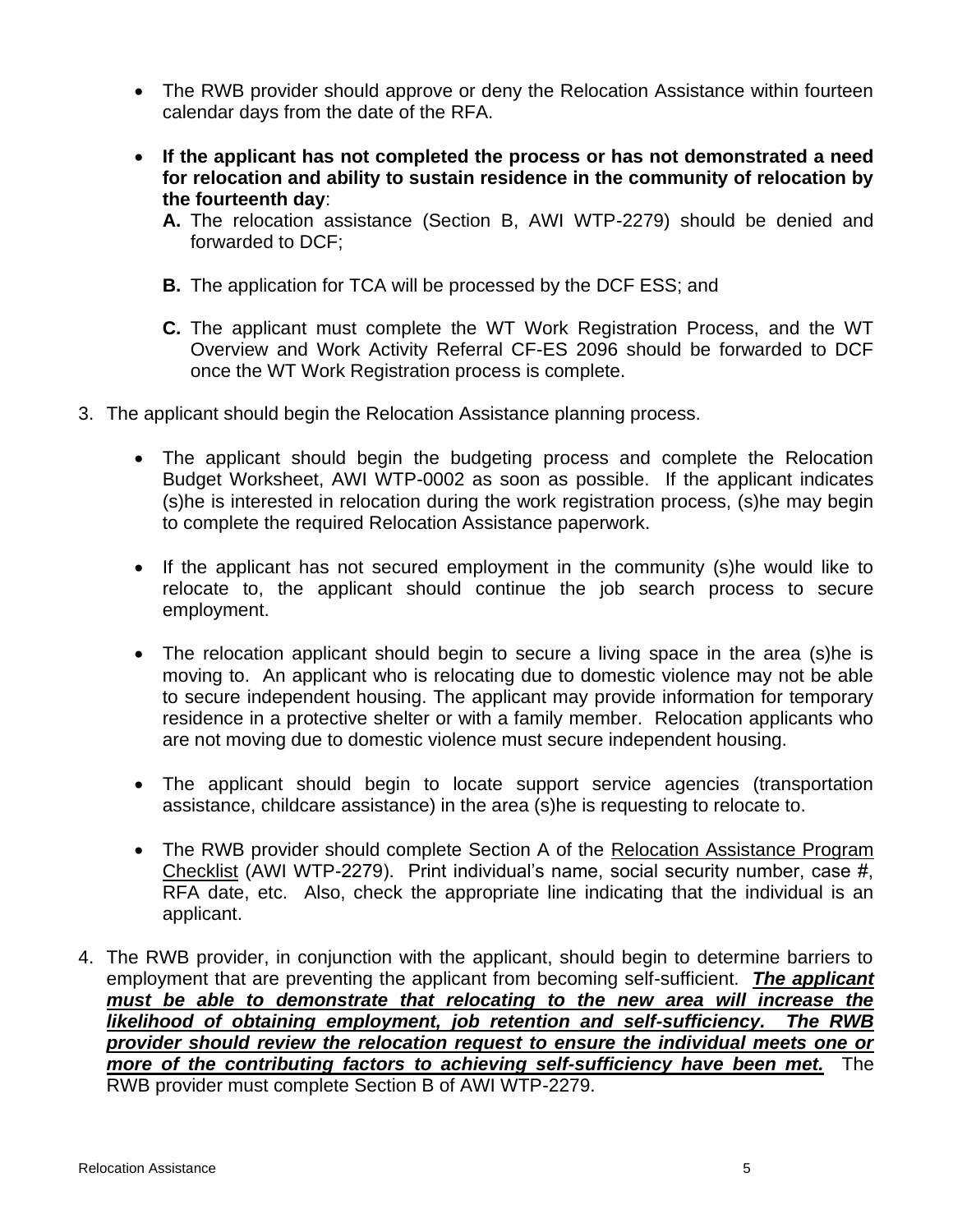- 5. The RWB provider must review with the applicant the relocation budget, as well as documentation to support the relocation budget to ensure accuracy. The RWB should develop a local operating procedure regarding the documentation and service selection process regarding the Relocation Assistance Program.
	- The Relocation Budget Worksheet, AWI WTP-0002, should be completed with the applicant and retained by the RWB provider.
	- The provider will discuss with the applicant the feasibility of relocating.
	- The relocation amount must be calculated and entered on the AWI WTP-0002. Specify on the AWI WTP-0002 the amount to be applied to the EBT card and the amount to be provided through local funds. Relocation amounts may include:
		- The cash payment amount provided by DCF on the EBT card; and
		- **EXTE:** The amount provided by RWB TANF funds through vouchers, purchase orders, checks and other locally approved methods.
- 7. The RWB provider should contact the receiving community to verify support services to assist the applicant in retaining employment are available.
- 8. The RWB provider should ensure the contact information to conduct the follow-up is available.
	- The participant must provide a contact name and phone number on the AWI WTP-0002.
	- The applicant should provide a forwarding address to the RWB provider. The information should be entered on the AWI WTP-2278, Relocation Transfer Letter.
- 9. The RWB should approve or deny the application for Relocation Assistance. The approval or denial should be indicated on the AWI WTP-2279 under Section B.
	- For approval or denial, a copy of the AWI WTP-2279, the RFA used to refer the applicant and the AWI WTP-0002, must be forwarded to DCF. The originals of all documents must be retained in the case file.
	- If the relocation application is approved, the payment utilizing TANF formula funds will be forwarded according to DCF procedures. Amounts utilizing local RWB TANF funds should be distributed according to local operating procedures. The applicant must be given a copy of the Relocation Assistance Program Transfer Letter to take to the receiving community.
	- If the Relocation Assistance is denied, the application for TCA assistance should be processed by the ESS.
	- If the Relocation Assistance is denied, the individual is an applicant for TCA. Therefore, the individual should complete the WT Work Registration process.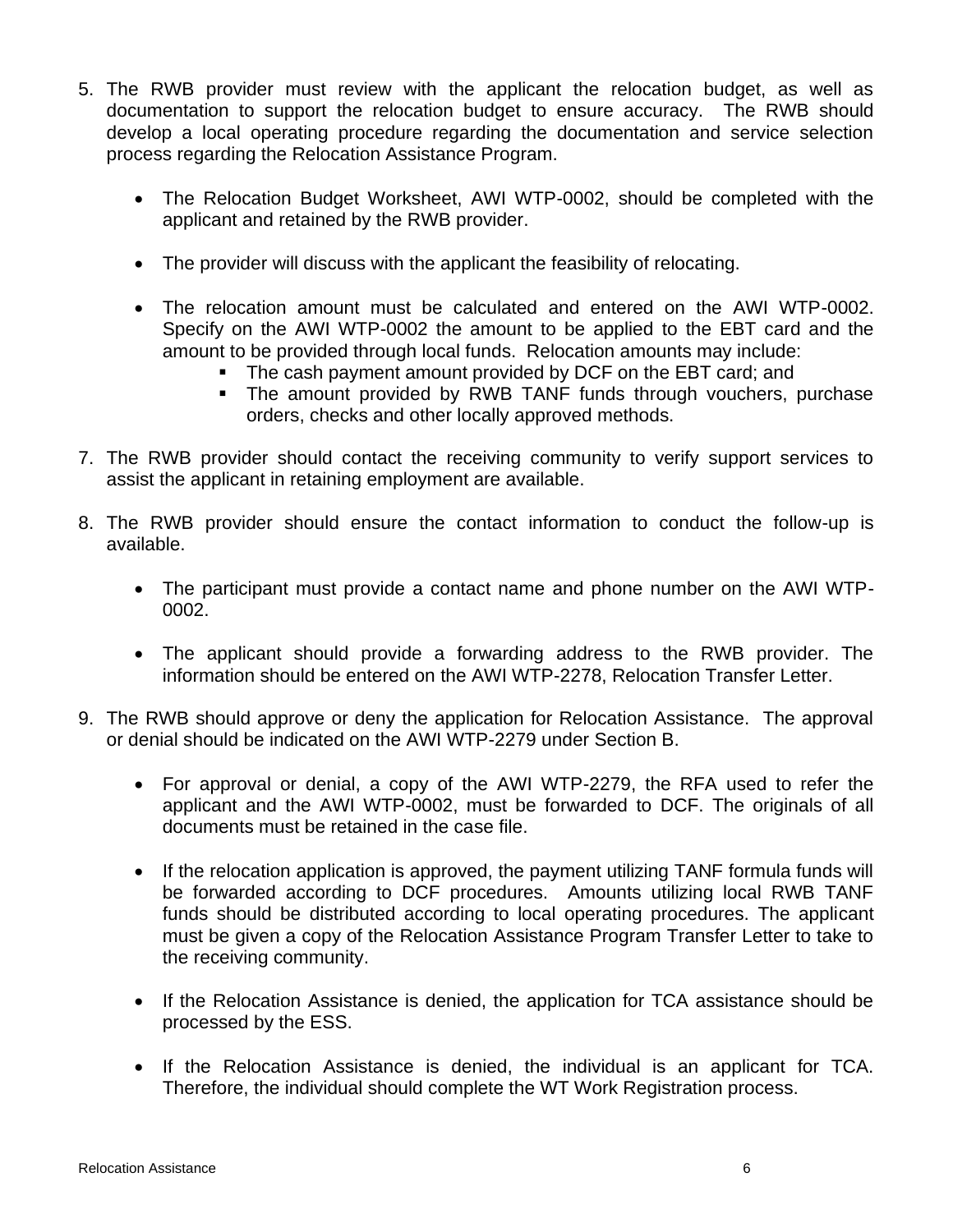# **B. Procedures for TCA Recipients/WT Participants**

- 1. The TCA recipient informs the RWB provider (s)he is interested in the Relocation Assistance. Initiate the screening process by using the AWI WTP-2279, Relocation Assistance Program Checklist to determine if the family has a situation that can be resolved by Relocation Assistance instead of on-going TCA. The determination must reflect whether the Relocation Assistance will enable the TCA recipient to obtain and/or retain employment.
	- Because the family is receiving TCA, DCF does not have a time standard to meet regarding the application process. Therefore, fourteen calendar days is not a requirement for the completion of the Relocation Assistance process. The RWB should develop a local operating procedure (LOP) to establish time standards appropriate for the process. The LOP should be in writing
		- To substantiate any case action;
		- To document decision making quidelines;
		- To avoid differential treatment; and
		- To provide documentation of procedures in the event a grievance is filed.
	- The RWB provider should complete Section A of the Relocation Assistance Program Checklist (AWI WTP-2279). Print TCA recipient's name, social security number, FLORIDA case number, etc. Also, check the appropriate line indicating the individual is a TCA recipient.
	- If the TCA recipient has not completed the process and/or has not demonstrated a need for Relocation Assistance and an ability to sustain residence in the community of relocation by the end of the locally defined time period, the relocation application should be denied (except for families relocating due to domestic violence). The LOP should determine how the TCA recipient may request the completion of the Relocation Assistance process or to initiate a new Relocation Assistance process.
	- The documentation regarding the denial must be retained in the TCA recipient's hard file.
	- Because the relocation applicant is receiving TCA and cash assistance approval is **not pending** on the decision to approve or deny Relocation Assistance, DCF does not have to be notified of the denial.
- 2. The TCA recipient is responsible for taking an active role in the Relocation Assistance application process. The TCA recipient may need guidance regarding the completion of documents, budgeting for relocation, budgeting to meet ongoing expenses once relocated, securing a living space and applying for employment in the receiving area. The TCA recipient/relocation applicant should begin the relocation process.
	- The Relocation Assistance applicant should begin the budgeting process and start to complete the Relocation Budget Worksheet, AWI WTP-0002.
	- The Relocation Assistance applicant should continue the job search process to secure employment in the area (s)he would like to move to.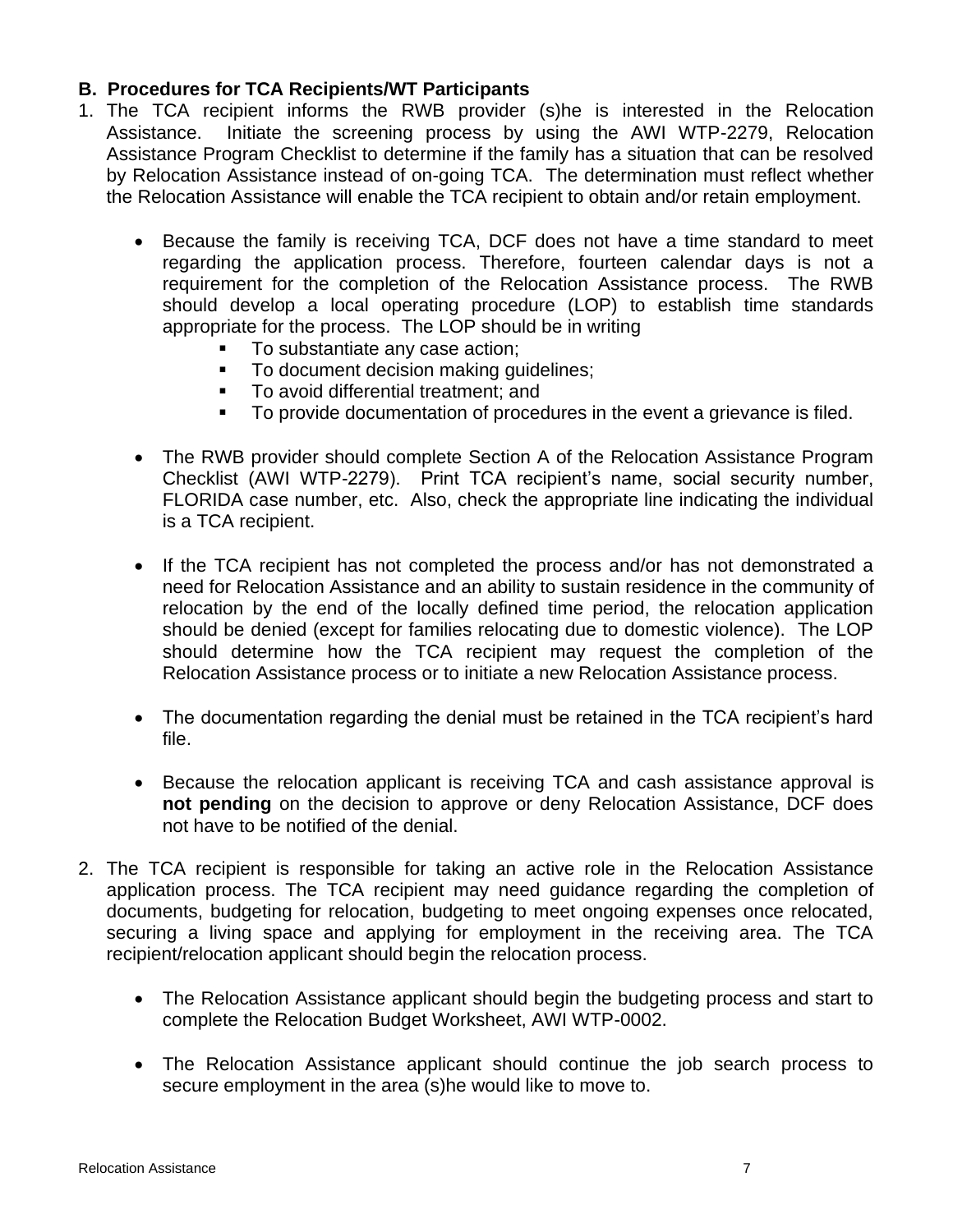- The Relocation Assistance applicant should begin to secure a living space in the area (s)he is moving to. A TCA recipient relocating due to domestic violence may not be able to secure independent housing. The relocation applicant may provide information for temporary residence in a protective shelter or with a family member. Relocation applicants who are not relocating due to domestic violence must secure independent housing.
- The Relocation Assistance applicant should begin to locate support service agencies (transportation assistance, childcare assistance) in the area (s)he is requesting relocation to.
- The RWB provider, in conjunction with the Relocation Assistance applicant, should begin to determine barriers to employment preventing the participant from becoming self-sufficient. (S)he must be able to demonstrate that relocating to the new area will increase the likelihood of obtaining employment, job retention and self-sufficiency. The RWB provider must complete Section B of AWI WTP-2279.
- 3. The RWB provider must review with the relocation applicant the relocation budget and documentation to support the relocation budget to ensure accuracy. The RWB should include in the LOP information regarding the documentation and service selection process.
	- The Relocation Budget Worksheet, AWI WTP-0002, should be completed and retained by the RWB provider.
	- The RWB provider and the relocation applicant should discuss the feasibility of relocating.
	- The Relocation Assistance amount must be calculated and entered on the AWI WTP-0002 form.
- 4. The RWB provider should contact the receiving community to verify the community has support services to assist the relocation applicant in retaining employment.
- 5. The RWB provider should ensure the contact information to conduct the follow-up is available.
	- The relocation applicant must provide a contact name and phone number on the AWI WTP-0002.
	- The relocation applicant should provide a forwarding address to the RWB provider. The information should be entered on the AWI WTP-2278, Relocation Transfer Letter.
- 6. The RWB provider should approve or deny the application for Relocation Assistance. The approval or denial should be indicated on the AWI-WTP 2279 under Section B.
	- If approved, a copy of the AWI WTP-2279 and the AWI WTP-0002, must be forwarded to DCF. The originals of all documents must be retained in the case file.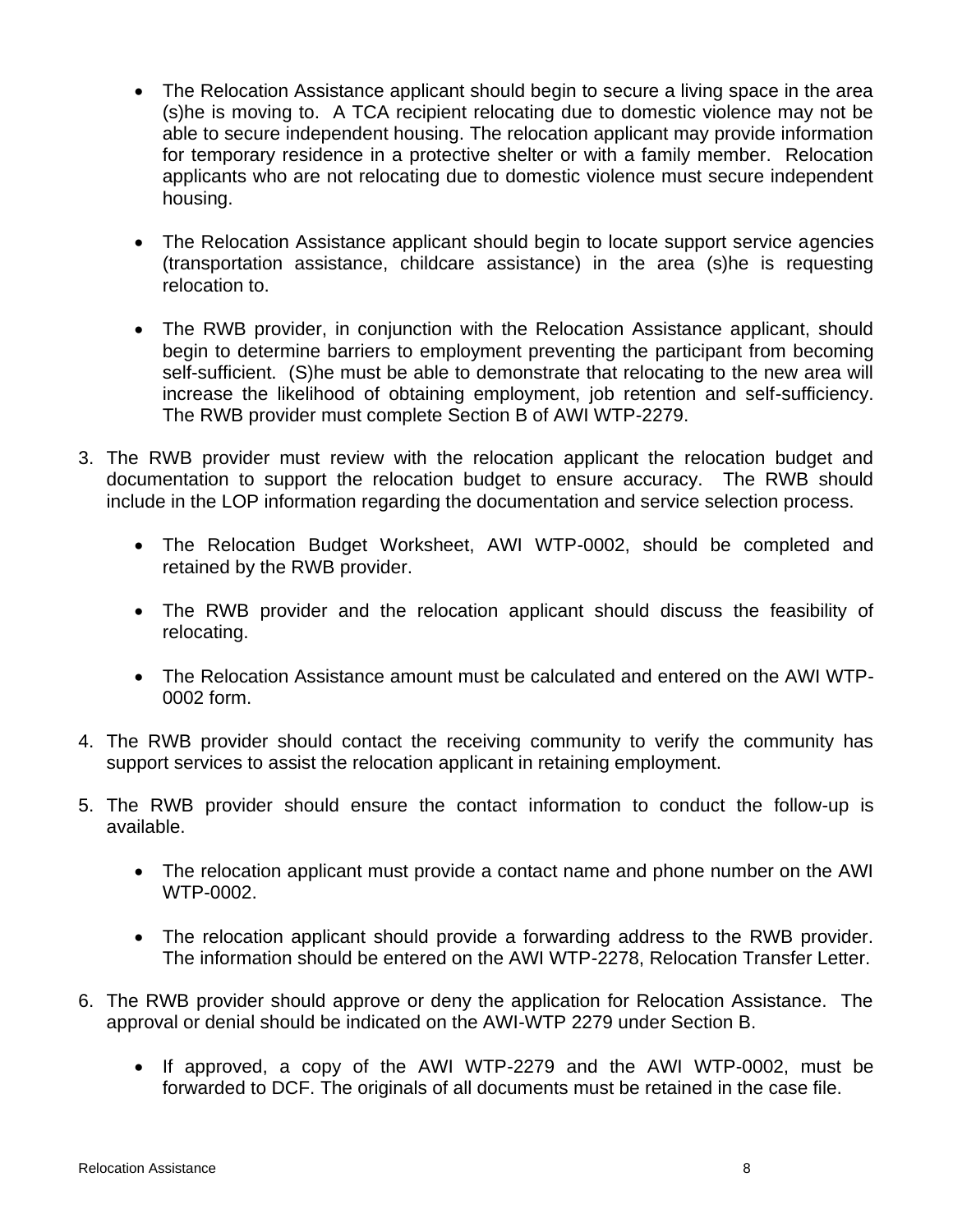• The amount approved by the RWB provider utilizing TANF formula funds will be forwarded according to DCF procedures. The amount approved by the RWB utilizing local RWB TANF funds should be distributed according to local operating procedures. The relocation recipient must be given a copy of the Relocation Assistance Program Transfer Letter to take to the receiving community RWB provider.

## **Right to Withdraw**

If the Relocation Assistance applicant decides not to relocate, the RWB Provider will check the withdrawn category on the bottom portion of Section B of the AWI WTP-2279 form and enter the date the applicant withdrew the Relocation Assistance request. The withdrawal request should be completed prior to the Relocation Assistance payment being applied to the EBT card and local TANF funds being expended by the vendors. The withdrawal paperwork must be forwarded to DCF and a copy retained in the case file.

### **Monitoring Relocation**

Ninety days after the Relocation Assistance payment/services is provided to the family, the RWB Provider is required to monitor the family's relocation. Monitoring the family's relocation means, at a minimum, sending a survey to the family to assess the quality and adequacy of services being provided in the new area, as well as, determine if the family relocated.

The family is required to relocate within 90 days of receiving the Relocation Assistance funds. The definition of "receiving funds" is as follows:

- For the purpose of amounts placed on the Electronic Benefits Transfer (EBT) card, the 90 days starts from the date the funds are applied to the card.
- For the purpose of amounts provided through payments to vendors (RWB TANF funds), the 90 days starts five days from the date the payment was mailed to the vendor. The RWB must retain appropriate documentation to verify the date the payment was mailed.
- For the purpose of amounts provided through payments to vendors that the participant directly delivers (RWB TANF funds), the 90 days starts from the date the payment is provided to the participant. The RWB must retain appropriate documentation to verify the date the payment was provided to the participant.

#### **Multiple Relocation Assistance Requests**

The number of times a family may apply for Relocation Assistance is not limited. However, any subsequent relocation application must be evaluated to determine why the previous relocation was not successful and should be a factor in determining the appropriateness of future Relocation Assistance.

#### **Relocation and Childcare**

WT childcare referrals may be provided to recipients of TCA to comply with the WT program requirements and work activity requirements based on funding availability and RWB local operating procedures. Applicant childcare is available for 30 days for TCA applicants who are requesting a diversion. Appplicant childcare is available for participation in the WT Work Registration process, job search, the TCA application process and other locally defined purposes. Applicant childcare is available based on funding availability and RWB local operating procedures.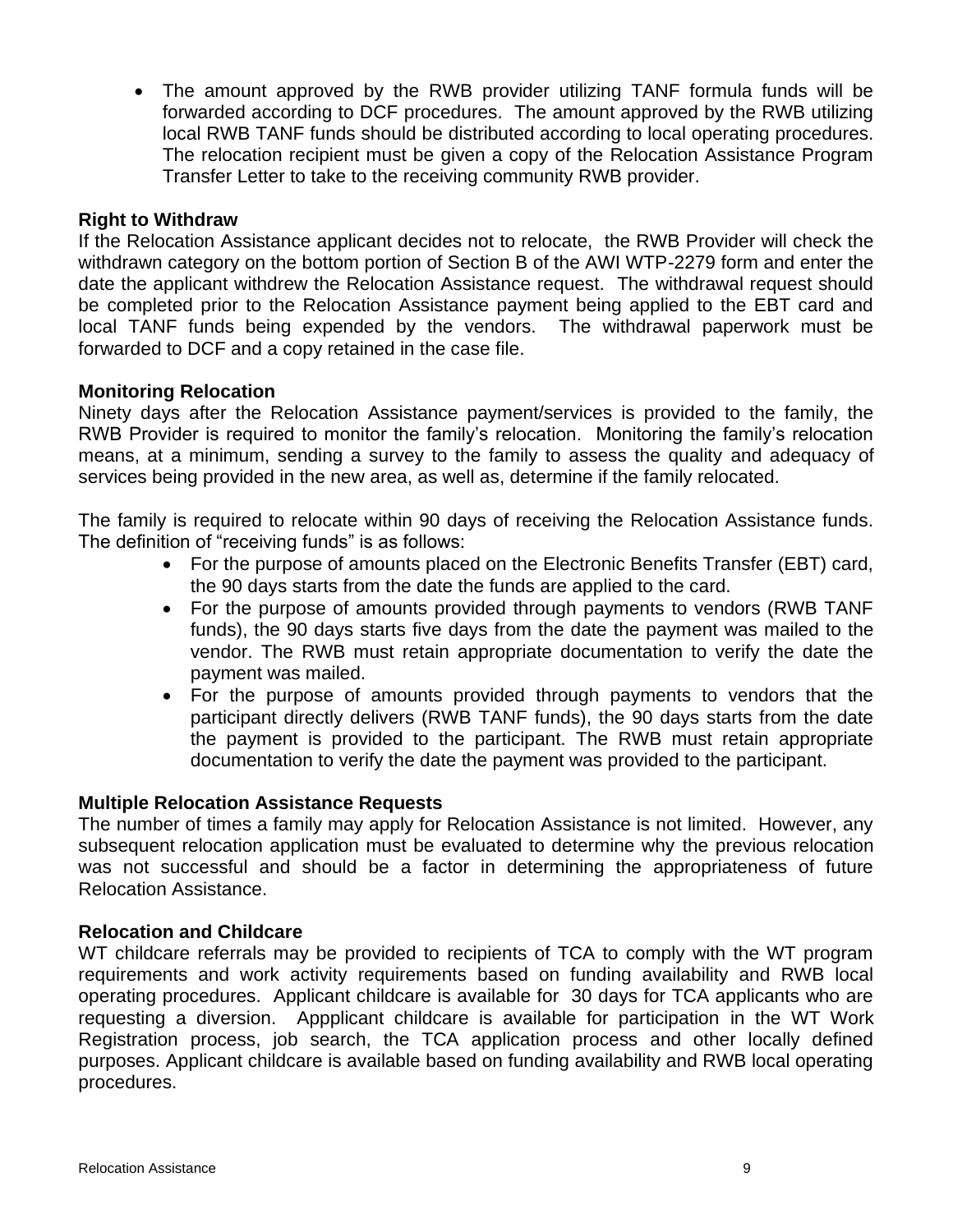**Transitional Childcare.** Obtaining employment is a critical component of the Relocation Assistance process. According to Florida Statute 445.021 (c), individuals who relocate are eligible for TCC. According to the Florida State TANF Plan, TCC is limited to persons who are employed when leaving TCA or employed recipients of diversion.

Once the individual arrives in the receiving community and has requested services from the receiving One-Stop Career Center, (s)he may receive job search childcare for 30 days if (s)he is not employed. The individual who receives relocation as a diversion and is not employed may receive TCC only if employment is obtained within 90 days after receipt of the Relcation Assistance payment.

# **Data Entry**

F.S. Chapter 445, requires the Relocation Assistance be tracked and reported to Workforce Florida, Inc. annually. The data is compiled from both OSST and the FLORIDA system. Therefore, the Relocation Assistance process must be entered and tracked in the OSST system.

- **A. Entering Relocation Assistance Data on TCA Applicants/Relocation Assistance as a Diversion**
	- From the *Skill Development* screen, select the *ADD* tab under the *Service Plan*. After selecting the correct provider, add the *Relocation* service to track the applicant throughout this process.
	- *Case Notes* must be updated as appropriate.
	- If the applicant is approved for Relocation Assistance, the service entered under *Service Plan* on the *Skill Development* screen must have a positive outcome of *Completed.* If the applicant is denied or withdraws the relocation request, the Relocation Assistance service should be ended with the appropriate reason and the *Actual End Date*.
	- Once the outcome is entered, the user will have to enter a financial outcome. Under the *Financial Outcome* section of the diversion screen, the user will have to select a "yes" or "no" response to the following questions:
		- Was the relocation provided as a diversion to the applicant?
		- Was the relocation provided through RWB funds...?
		- Was the relocation provided through the Department of Children and Families (EBT card)?

# **B. Entering Relocation Data on WT Participants**

- The participant's case must be open in the OSST system.
- The participant must be engaged in and complying with the WT program.
- The Relocation Assistance must be entered as a service under the *Service Plan* on the *Skill Development* screen at the initiation of the relocation process.
- *Case Notes* must be updated throughout the Relocation Assistance process as appropriate.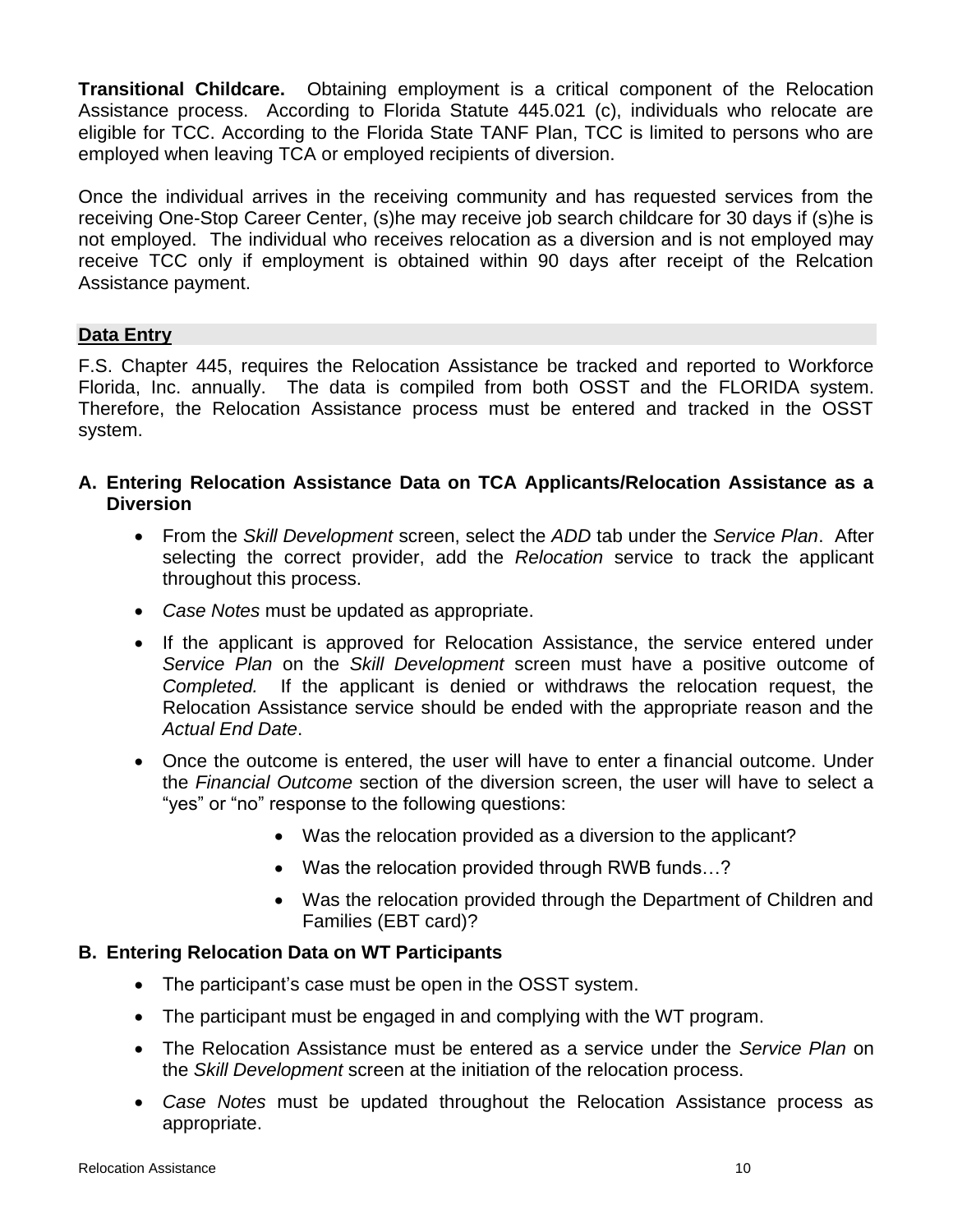- If the participant is approved for Relocation Assistance, the service entered under *Service Plan* on the *Skill Development* screen must have a positive outcome of *Completed.* If the Relocation Assistance is denied or withdraws the Relocation Assistance request, the relocation service should be ended with the appropriate reason and the *Actual End Date*
- Once the outcome is entered, the user will have to enter a financial outcome. Under the *Financial Outcome* section of the diversion screen, the user will have to select a "yes" or "no" response to the following questions:
	- Was the relocation provided as a diversion to the applicant?
	- Was the relocation provided through RWB funds...?
	- Was the relocation provided through the Department of Children and Families (EBT card)?*.*
- The RWB provider should follow-up to ensure that the family relocates and TCA is terminated (if relocated for a reason other than domestic violence).
- The OSST case should not be closed by the RWB provider until a To Do is received.

# **Reapplication for TCA Due to an Emergency**

If the family demonstrates a qualified emergency to the RWB prior to the expiration of the sixmonth period, they may reapply for TCA. If the family reapplies for TCA through their local DCF office, the ESS should refer the family to the RWB to first determine if an emergency exists before the ESS can approve TCA. The RWB Provider completes the AWI WTP-0001 and determines if the family demonstrates a qualified emergency. A copy of the AWI WTP-0001 is forwarded to the DCF ESS.

The following are examples of emergencies:

- Hospitalization or illness documented by a physician licensed under Chapter 458 or 459 F.S., resulting in a significant loss of income or loss of employment;
- Loss of earned income for reasons *other than* resignation without good cause or termination for cause;
- Loss of housing;
- Natural disaster (for example a flood or hurricane) responsible for destruction of the family's major property;
- Other situations of similar nature affecting the individual's employment; and
- Domestic Violence.

# **Repayment of Relocation Assistance**

If the family reapplies for TCA within six months due to an emergency, except in cases of domestic violence, either the entire amount of the Relocation Assistance received, or a portion